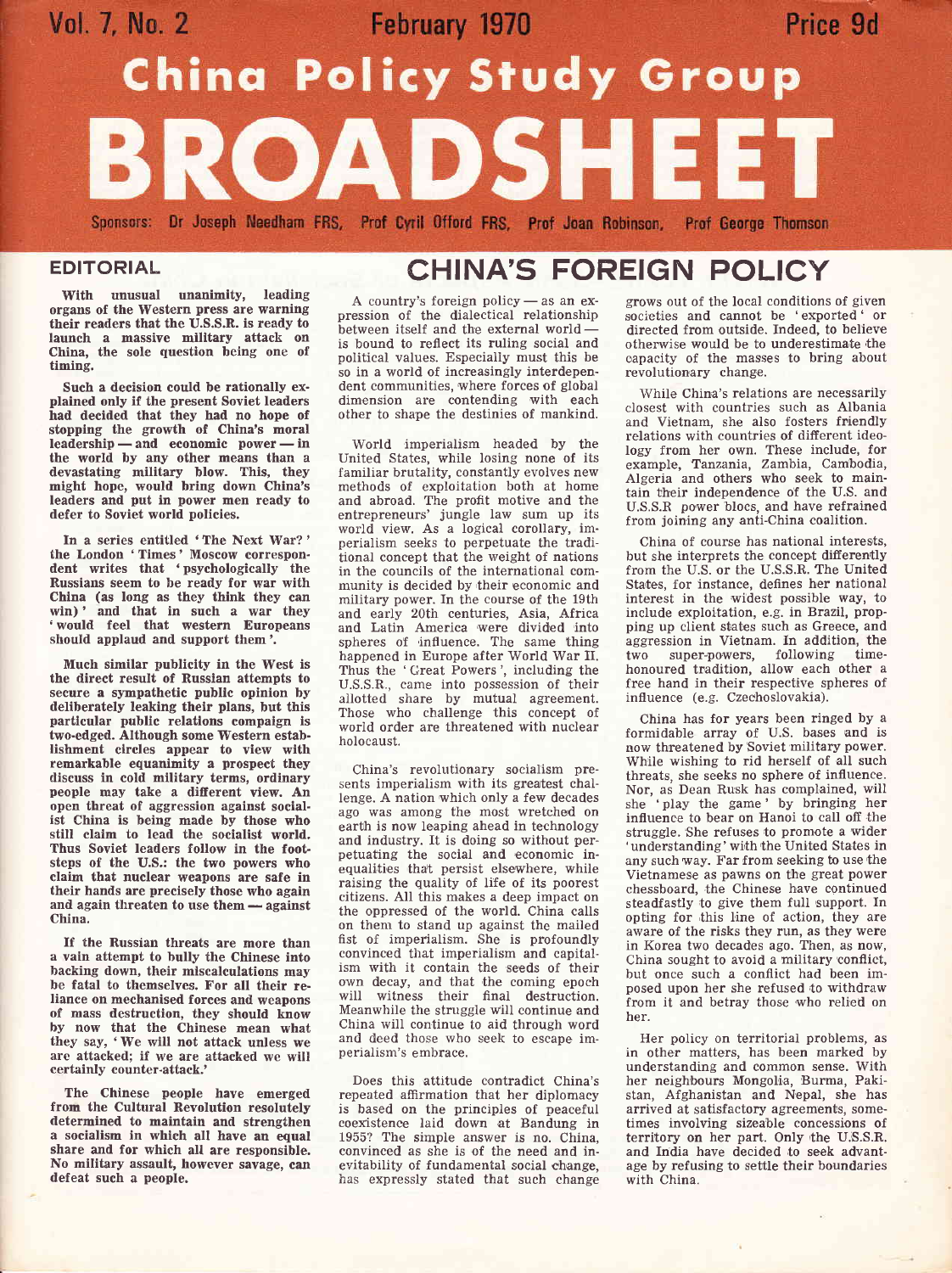China's attitude towards nuclear weapons is clear and unequivocal. Far from advocating nuclear war, as hostile critics maintain, she is the only nuclear power to have undertaken never to use nuclear weapons first. If China refuses to sign the Test Ban Treaty it is because this treaty does nothing about banning the use of nuclear weapons but merely seeks to confirm their monopoly by the super-powers; these powers have no technical need to test such weapons in the atmosphere; and the treaty does not cover underground tests.

It should also be noted that in 1946, after Hiroshima and

## TWENTY YEARS-Some Aspects of Socialism in China

China has achieved much in the 20 years since Liberation; even hostile critics testify to her great economic successes, her great strides towards the abolition of illiteracy, her attainment of a nuclear defence capability and world status. There are diverse opinions, however, on what history will show to be the greatest achievement of these 20 years.

China's material achievements, great as they are, are outweighed by her contribution to socialist theory and her realistic handling of the problems of socialist society in practice. It is not hard to spell out the particular problems faced by developing nations, socialist or not - richer nations get richer and mg nations, socialist of not - ficher hations get ficher and<br>poorer nations get poorer. In this situation the poorer nations become dependent on aid and lose control over their own economic activities.

Some, seeking to explain China's achievements solely in terms of nationalism, only obscure the fundamental issue. Some explaln China's present self-reliance in terms of lack of choice. China, they argue, would like to 'join the club' but, having been excluded, attacks it bitterly. Such people do not really examine the economies of those developing nations that have joined the club. They fail to see that China has provided <sup>a</sup> different, and compelling, answer by pulling herself up by her own bootstraps.

One of the big internal problems faced by most developing nations is what is sometimes termed the 'elite-mass gap'. The western god is 'technical rationality' and this also hecomes the god of the new elites. Those who possess technical knowledge come to stand in exactly the same class relationship to the masses as the old colonial and semi-colonial bureaucrats. The bait of open access to the elite (provided the aspirant achieves the correct technical qualifications) succeeds in drawing off most of those who might begin to question the growth of <sup>a</sup> new hierarchy. If, once members of the elite, they still question it, they are powerless because they have lost touch with the masses and are forced into isolation.

### 'Technical rationality' dislodged

Seeking to achieve integration between leaders and led, China dislodged the god of technical rationality by placing political considerations above technical ones. This policy has shown that heightened mass enthusiasn for a ieadership with which there is intimate contact quickly makes up any temporary loss in technical efficiency. In this way the masses are not alienated from modern technology and in fact make substantial contributions to it. Backyard furnaces may not have produced much good steel, but they did produce the rudiments of a technological orientation among the peasants. Similarly, the sending of vast numhers of intellectuals to the countryside did not raise the level of university scholarship, but it did help to raise the literacy rate and discourage elitist tendencies among educated young people.

China is a developing nation, but above all she is a socialist one. Her contributions to socialist theory are outstanding. The paradox of the newly emerging nations is that in order to keep alive they gradually let themselves faII more and more under foreign economic control, and in order to govern themseives Nagasaki, Mao Tse-tung deplored the use of such weapons on the Japanese people, while the leaders of all the Allied Powers, including the Soviet Union, approved their use.

Today, as a result of China's exclusion from the United Nations and other international bodies, the Western press is given to talking of her 'self-imposed isolation'. But in fact China has diplomatic relations with more countries than ever before in her history. Even more important, she is looked on, especially by emergent peoples, as a bastion of socialism and self-reliance.

### they create status differences which take on class implications.

Socialist countries face a different paradox. To carry out revolution a Party is necessary, yet after power is seized there is a danger of the Party assuming an elitist role and developing the characteristics of a new class. In Marxist terms, the Party com'es to stand in a relation to the means of production different from that of the proletariat, of which it is the vanguard. In his Report to the Ninth Party Congress, Lin Piao quotes Lenin: 'the new bourgeoisie (is) arising from among our Soviet government employees '.

### Solving the paradoxes

It was reiatively simple for the Chinese to solve the paradox of development, but the solution of the paradox of socialism involves years of experiment, and the Great Proletarian Cultural Revolution is the latest attempt to solve this paradox. There must always be problems in creating a full democracy with centralised leadership. But in China the theory of continuing revoiution, of the existence of class struggle under socialism, and of the possible development of antagonistic contradictions among the people, has provided a useful theoretieal framework with which to create a situation where the Party leads but does not rule, where the mass line, which gives initiative to the masses in crucial decision-making, is something more than an empty formula. This is Mao's proletarian line. China is today the one country that has had the wisdom to face the problem and, in solving it, to be ready if necessary to rebuild the Party completely.

The Cultural Revolution may have been 'unpleasant', but so far there are only two alternatives: the Soviet one, where the Party leaders have created a new elite, and the Yugosiav one, where private enterprise is permitted and the Party has lost all sense of direction. One might argue that the steady growth of private enterprise is not a bad thing, but is it socialism? One might argue that rigid Party control has made possible rapid economic growth, but is this socialism? In ihe West, democracy is equated with the parliamentary system, which masks an old and experienced bourgeois dictatorship. In the Soviet Union, 'socialism' masks the dictatorship of a new ruling class. In China the goal of socialism means the open dictatorship of the proletariat. The means to attain that goal have not, unlike the above examples, irrevocably perverted the end. W. BRUGGER

#### Annual Subscription Rates

U.K. and Commonwealth (scaled surface mail); 12s. 6d.

- China, Japan, Australia, N.Z. (airmail); 35s. 6d. (sealed); 20s. 6d. (unsealed).
- Other countries (surface mail); 18s. (U.S. \$2.90) sealed; l4s. 0d. (U.S. \$2.40) unsealed.
- Other countries (airmail); 30s. (U.S. \$4.20) sealed; 18s. (U.S. \$2.90) unsealed.

THE BROADSHEET, 62 Parliament Hill, London, N.W.3.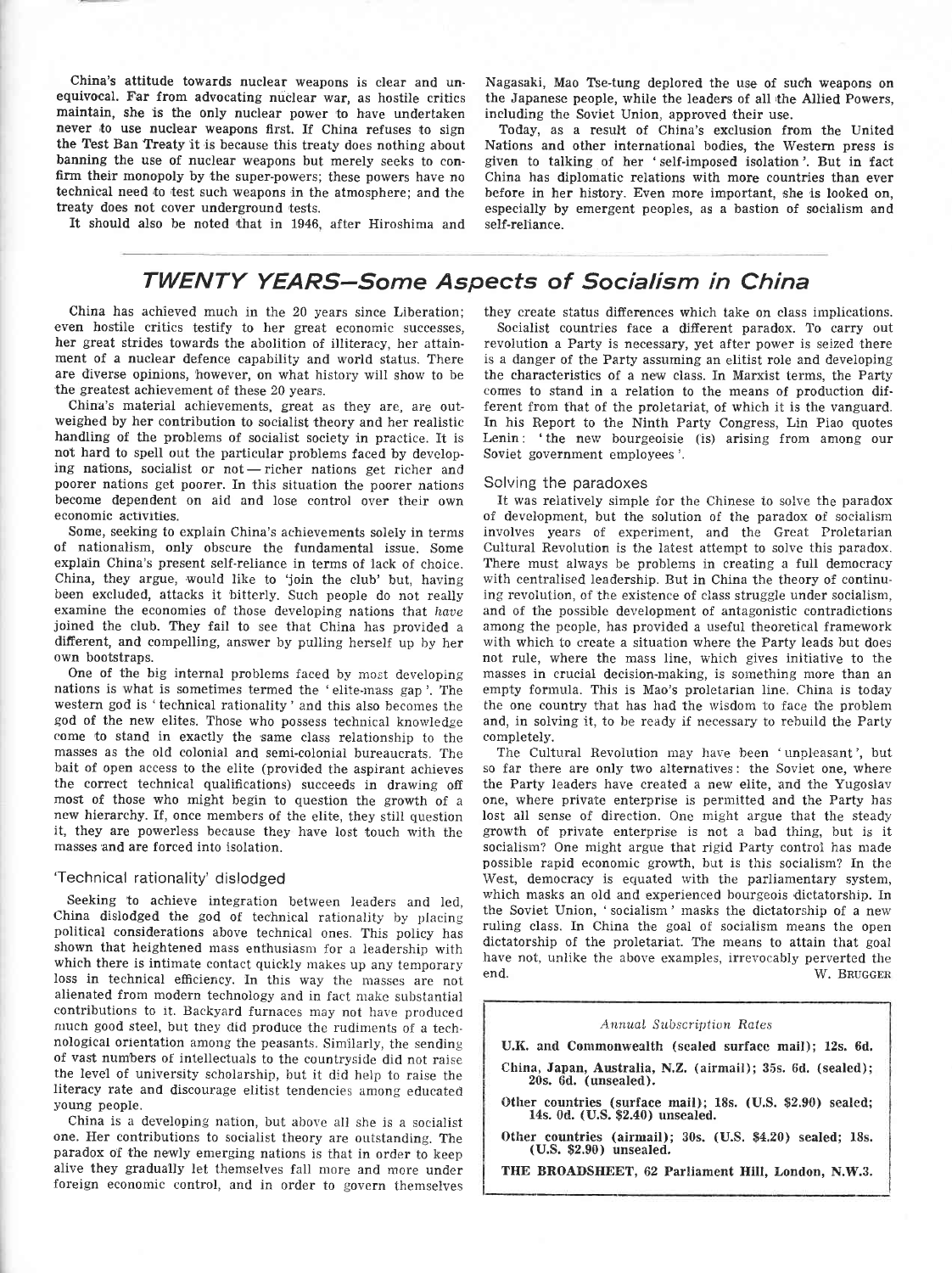# The Communist Party in the Factory

### by a recent visitor to China

In the long period of transition from socialism to communism, the character of the Communist party and its relationship with the people is crucial.

Lenin in 1919 referred to the difficulties involved in the setting up of revolutionary state organisations which 'for some years . . . will sometimes cover up all kinds of rogues who call themselves communists' (The Deception of ihe people bg the Slogans of Equality and Freedom).

Even before the Long March, Mao Tse-tung was concerned with the problem of relations between party and people (e.g. speech in Juichin, Kiangsi, January 1984). Out of the experience of the Yenan period Mao developed these ideas into the formulation in 1943 of the 'mass line'. This concept has since been the characteristic method of work of the Chinese Communist Party and a major reason for its successes.

The mass line was not a policy that could be left to take care of itself. In 1948 Mao had to remind his comrades that it was 'still not being thoroughly carried out in the work of some comrades; they still rely solely on a handful of people working in solitude.

Mao's understanding of the continuation of the class struggle after the seizure of power and the reflection of this conflict within the Party offers a key to recognition of true revolutionaries within the Communist Party.

The Chinese Party, in its first comment on the Soviet 20th Congress, warned that some people, 'because the Party and the state have achieved successes in work and won the great trust of the masses, may take advantage of this trust to abuse their authority  $\ldots$  (On the Historical Experience of the Dictatorship of the Proletariat, April 1956).

What happened in Hungary in October 1956 highlighted the dangers that arise when a communist party loses touch with the people. They showed 'that Hungary had not yet made a serious enough efiort to build up the dictatorship of the proletariat' (More on the Historical Experience of the Dictatorship of the <sup>P</sup>roletariat, December 1956).

It was the deeper theoretical analysis of these events in Mao's ' On the Correct Handling of Contradictions Among the People' that guided the Rectification Movement of 1957 and nine years later the Cultural Revolution.

#### Party and People

Less than a month after the speech on which this article was based, Mao returned to the subject of relations between the Party and the people, making a number of trenchant comments:

'Marxism is scientific truth; it fears no criticism and cannot be defeated by criticism. The same holds true for the Communist Party and the People's Government'. (Speech at CPC National Conference on Propaganda Work 12 March 1957).

In the rectification that ensued the Party and Party cadres were 'opened wide' to criticism from the people at all levels. The masses were encouraged to expose examples of suhjectivism, bureaucracy and sectarianism-and they did so.

Leading organisations and cadres were criticised for divorcing themselves from the people. Some responsible comrades, busy with routine, had too little contact with the masses and did not clearly understand their problems. Others were alienated from the people by their own assumption of privileges arising out of their positions. Some had been conceited and arrogant. Others had become stale and apathetic, losing their revolutionary zeal.

The difficult years of 1959-1961 showed that the exposure to mass criticism in 1957 had not gone far enough. In particular, it had been largely rectification from above and had not reached

up to the higher echelons of the Party. Such a rectification came only with the Cultural Revolution, when the whole population was called on to take part in criticism. A further stage in this revolution from below was the process of 'struggle-criticismtransformation'. In summing up experience in the factories, Mao noted the following successive steps: establishing a threein-one revolutionary committee; carrying out mass criticism and repudiation; purifying the class ranks; consolidating the Party organisation; and simplifying the administrative structure, changing irrational ruies and regulations, and sending office workers to the workshops.

These stages did not always follow in the same sequence; sometimes they were simultaneous, By mid-1968 or later, depending on the pace of development of the Cultural Revolution in any particular factory, the linked questions of purifying the ranks and building the Party came to the fore, in response to Mao's caII 'get rid of the stale and take in the fresh'.

The methods developed during the Cultural Revolution are part and parcel of factory life. Throughout China, study of the basic theoretical questions and the main political objectives formulated by Mao is accompanied by the arguing out of pros and cons, by the expression of individual or group opinions through dazibao, and by continuous dialogue between the 'leading core ' and the masses. This is how the Party's concept of democratic centralism is implemented, the masses, Party members and likely members all being part of a single process.

#### Old methods contrasted

Workers contrast these methods with those of Liu Shao-chi. Before the Cultural Revolution, they say, when Party members made mistakes he would close the door on them. Politically advanced workers were often kept out of the Party if it was felt that they would not conform to the 'iron discipline' and 'docile obedience' he enjoined in 'How to Be a Good Communist'.

The movement for Party building begins at workshop level. The key question both for old Party members and potential new ones is the attitude to class struggle, not in the abstract but as manifested in the Cultural Revolution, and continuing. Self-criticism and evaluation of past work is a vital part of this discussion among workmates.

The workers on the shop floor will test the member's or potential member's views on Liu Shao-chi's line. This includes both his concept of a 'good Party member' (one who does his routine work and attends to production, but ignores politics, who 'says Hello to the workers but never thinks of self-criticism') and his 'six theories' (that class struggle is dying out; that the masses are backward; join the Party and become an official; peace within the Party; combine private and public interest; and docile obedience).

The object of these discussions among the workers at grass roots is to select for membership in the Party 'the advanced elements of the proletariat'. Through them, names are put forward of those considered worthy of Party membership. Party leaders consider the workers' suggestions, which are sent back to the factory floor with their own propcsals. These discussions usually continue over many months and may go 'up and down' several times in accordance with the mass line before consensus is reached. In this way only those who have the full confidence of their workmates and have proved themselves during the Cultural Revolution will find their way into the Party. Those who have lost their revolutionary elan, or mere 'yes men' and sycophants, are unlikely to pass the test.

All this takes time. There is no pressurising the workers into making snap decisions. Every issue is thoroughly argued out and every worker has a chanee to air his views.